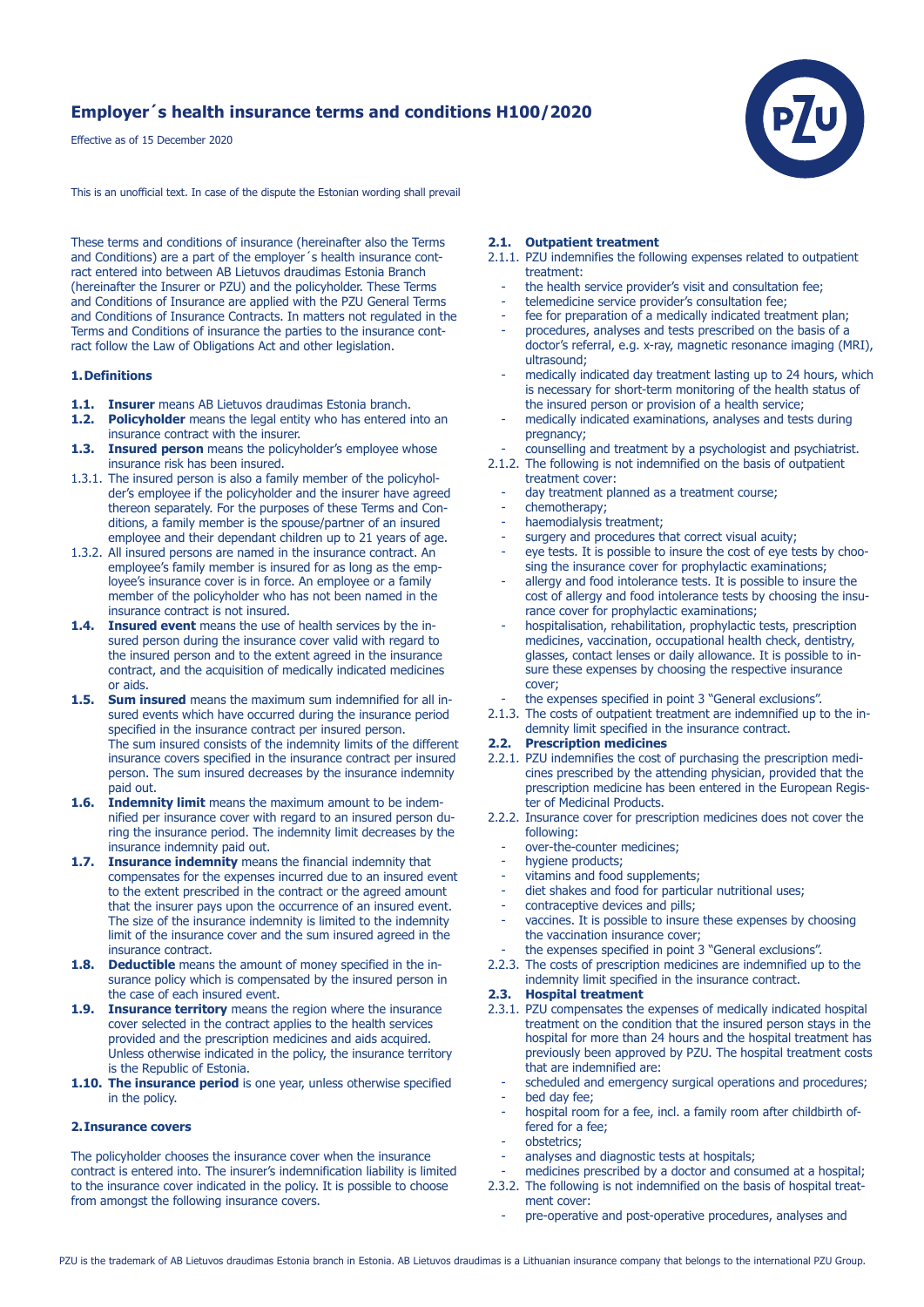tests performed by way of outpatient care;

- expenses of close relatives staying in hospital, except for the costs of a family room after childbirth offered for a fee;
- outpatient treatment, rehabilitation, prophylactic tests, pres cription medicines, vaccination, occupational health check, den tistry, glasses, contact lenses or daily allowance. It is possible to insure these expenses by choosing the respective insurance cover;
- the expenses specified in point 3 "General exclusions".
- 2.3.3. The costs of hospital treatment are indemnified up to the in demnity limit specified in the insurance contract.<br> **2.4.** Rehabilitation

## **2.4. Rehabilitation**

- 2.4.1. PZU indemnifies the expenses of renting or purchasing the aids required for rehabilitation and the expenses of the following rehabilitation procedures prescribed by a doctor:
	- physiotherapy;
	- chiropractics and osteopathy;
	- physiotherapy;
	- mud treatment;
	- therapeutic massage;
	- hydrotherapy;
	- electrotherapy;
	- activity therapy;
	- speech therapy.
- 2.4.2. The following is not indemnified on the basis of rehabilitation cover:
	- accommodation and food service at medical and recreational institutions, incl. spa packages;
	- dentistry, prophylactic tests, prescription medicines, vaccination or daily allowance. It is possible to insure these expenses by choosing the respective insurance cover;
	- the expenses specified in point 3 "General exclusions" of the Terms and Conditions.
- 2.4.3. The costs of rehabilitation are indemnified up to the indemnity limit specified in the insurance contract.

# **2.5. Daily allowance**

- 2.5.1. PZU indemnifies the daily allowance if the insured person has experienced temporary incapacity for work that lasts for at least three days and a certificate of incapacity for work has been issued to them.
- 2.5.2. Daily allowance will be paid for every day the person is in capacitated for work according to the certificate of incapacity for work irrespective of whether the treatment constitutes in patient or outpatient care.
- 2.5.3. The amount of the daily allowance per day is indicated in the policy.
- 2.5.4. The amount of the daily allowance indemnity in the first three calendar days is double the amount of the daily allowance in dicated in the policy and, as of the fourth calendar day, the amount of the daily allowance indicated in the policy.
- 2.5.5. The daily allowance indemnity is not paid if the insured person is on:
	- care leave;
	- maternity leave:
	- adoption leave.
- 2.5.6. The daily allowance indemnity will be paid for a maximum of 14 days during the insurance period.
- 2.5.7. The daily allowance indemnity is not paid if the incapacity for work was caused by an event listed in point 3.2.

### **2.6. Dentistry**

- 2.6.1. PZU indemnifies the following expenses of dentistry and ser vices:
	- the visit fees of a dentist, incl. an endodontist, orthodontist, prosthodontist, parodontologist and dental surgeon, and the preparation of a treatment plan;
	- dentistry and dental surgery, incl. x-ray and anaesthesia;
	- oral hygiene services, e.g. removal of tartar, pea wash, soda wash;
	- treatment of dental injuries caused as a result of an accident in the amount of up to 1,000 euros per insurance period. An ac cident is an event caused by an unexpected external impact and independent of the insured person's will, as a result of which the teeth are broken and/or the gums are damaged.
- 2.6.2. The following is not indemnified on the basis of dentistry cover: cosmetic and aesthetic procedures of teeth and the oral cavity,
	- e.g. installation of dental decorations;
	- whitening of teeth;
	- repair, restoration and aftercare of dentures, crowns, implants, porcelain veneers, aligners, etc.;
- prescription medicines. It is possible to insure these expenses by choosing prescription medicine insurance cover; the expenses specified in point 3 "General exclusions".
- 2.6.3. The costs of dentistry are indemnified up to the indemnity limit

#### specified in the insurance contract. **2.7. Occupational health check**

- 2.7.1. PZU indemnifies the following costs related to occupational health:
	- the mandatory occupational health check that arises from legis lation and is necessary for the performance of the insured per son's employment duties;
- issue of health certificates concerning mandatory occupational health checks.
- 2.7.2. The occupational health check insurance cover does not apply to outpatient treatment, hospital treatment, rehabilitation, pres cription medicines, vaccination, prophylactic tests, glasses, con tact lenses or dentistry. It is possible to insure these expenses by choosing the respective insurance cover; The expenses specified in point 3 "General exclusions" are also not indem nified.
- 2.7.3. The costs of occupational health checks are indemnified up to the indemnity limit specified in the insurance contract.

# **2.8. Prophylactic tests**

- 2.8.1. PZU indemnifies the costs of the following tests and analyses carried out without medical indications for the purpose of health checks or prevention of diseases:
	- health audit;
	- blood tests;
	- allergy and food intolerance tests;
- eye tests;
- sports medicine tests, incl. stress tests;
- spirography;
- electrocardiography.
- 2.8.2. The prophylactic test insurance cover does not apply to out patient treatment, hospital treatment, rehabilitation, prescrip tion medicines, occupational health checks, vaccination, glas ses, contact lenses or dentistry. It is possible to insure these expenses by choosing the respective insurance cover. The ex penses specified in point 3 "General exclusions" are also not indemnified.
- 2.8.3. The costs of prophylactic tests are indemnified up to the in demnity limit specified in the insurance contract.

## **2.9. Vaccination**

- 2.9.1. PZU indemnifies the following vaccination expenses:
	- vaccination that is indicated on needs-basis;
	- consultation fee of travel medicine adviser;
	- issue of a vaccination certificate.
- 2.9.2. The costs of vaccination are indemnified up to the indemnity limit specified in the insurance contract.

## **2.10. Glasses, contact lenses**

- 2.10.1.PZU indemnifies the expenses of the glasses or contact lenses prescribed by a doctor or optometrist during the insurance period.
- 2.10.2.The following is not indemnified on the basis of the cover for glasses and contact lenses:
	- qlasses cases;
	- cleaning and storing products;
	- repair or replacement of existing devices that correct visual acuity.
- 2.10.3.During the insurance period, only the costs of one pair of glas ses or contact lenses are indemnified up to the indemnity limit set out in the insurance contract.

# **3. General exclusions**

- **3.1.** The exclusions given in this clause apply to all insured events listed in the Terms and Conditions of Insurance. Please also read the exclusions in the General Terms and Conditions of In surance Contracts of PZU. PZU does not indemnify the following:
- 3.1.1. the costs that emerged as a result of an event other than an insured event;
- 3.1.2. the costs that are not included in the list of the costs to be in demnified on the basis of insurance cover;
- 3.1.3. the health services provided and/or medicines and aids presc ribed by a person who did not have the professional certificate or authorisation required by legislation for the provision of the respective service or for prescribing the medicine/aid, except swimming pools;

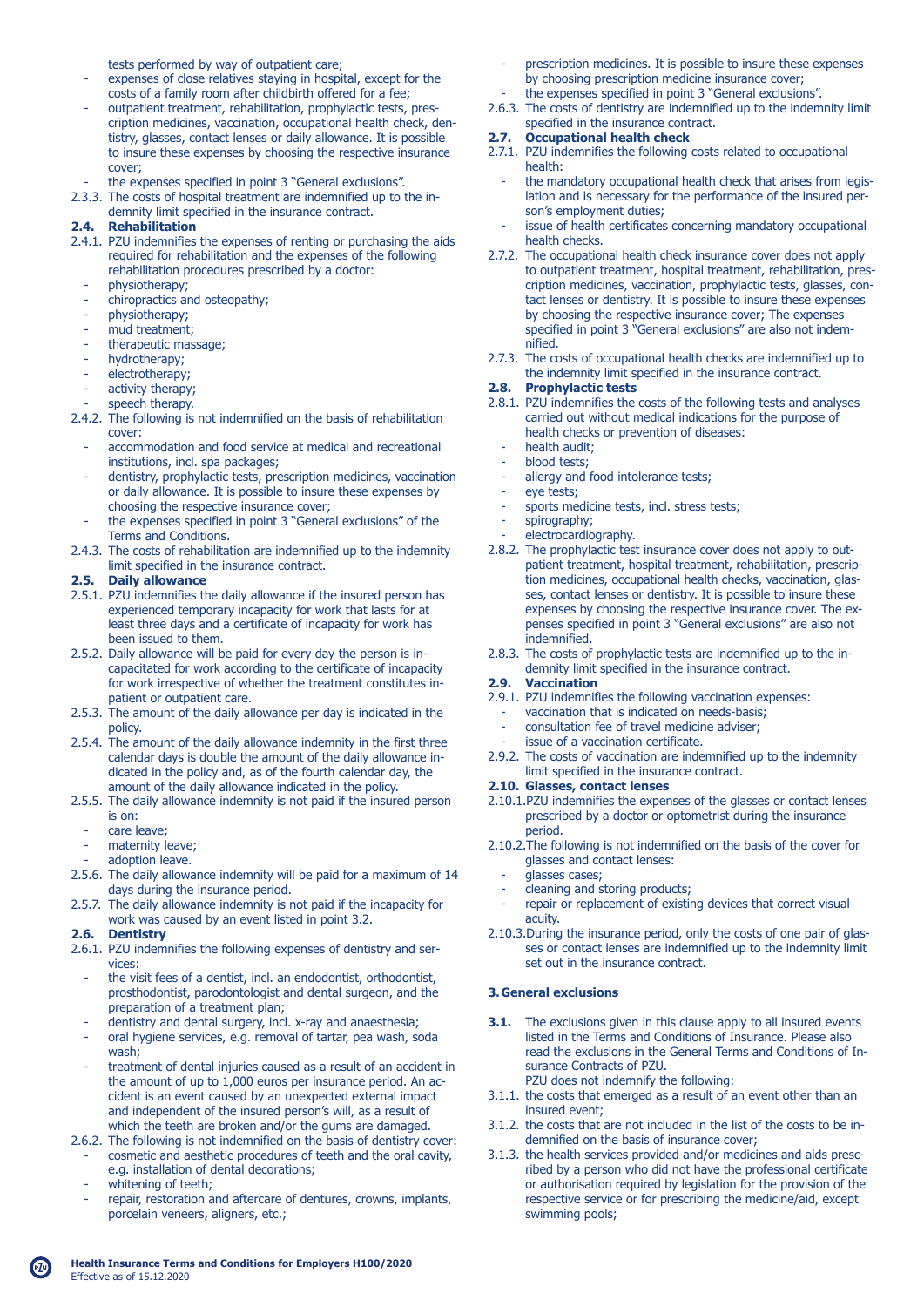- 3.1.4. medical training and seminars;
- 3.1.5. the transport and parking required for the use of health ser vices or the acquisition of medicines and aids;
- 3.1.6. cosmetic or aesthetic procedures, incl. cosmetic or plastic sur gery (e.g. removal and treatment of benign skin tumours, in vasive and aesthetic dermatology, manicure, incl. medical mani cure, pedicure, incl. medical pedicure, cryotherapy, etc.);
- 3.1.7. the laser surgery that corrects visual acuity or another proce dure that corrects visual acuity;
- 3.1.8. the acquisition of optical products and aids, except in the case specified in point 2.10;
- 3.1.9. the issue of health certificates for a fee, e.g. those required for a driving licence, weapons permit, visa, etc., except in the case specified in point 2.7.1;
- 3.1.10.lymphatic therapy;
- 3.1.11.the services of a nutritionist;
- 3.1.12.venous therapy and sclerotherapy;
- 3.1.13.diagnosis and treatment of oncological diseases;
- 3.1.14.treatment of addiction diseases;
- 3.1.15.diagnostics and treatment of sexually transmitted diseases;
- 3.1.16.complementary and alternative medicine, incl. acupuncture, Ayurvedic treatment, homoeopathy, aromatherapy, acupunc ture, light therapy, reiki, reflexology, hypnosis, yoga, medita tion, etc.;
- 3.1.17.the health services and medicines used without medical indica tions;
- 3.1.18.treatment plan changed without the physician's consent;
- 3.1.19.sterilisation and vasectomy;
- 3.1.20.carer's service, except in the cases specified in point 2.3.1;
- 3.1.21.genetic tests, except medically indicated genetic tests during pregnancy;
- 3.1.22.family planning, including infertility diagnostics and treatment, artificial insemination, termination of pregnancy without medi cal indications;
- 3.1.23.acquisition and installation of contraceptives;
- 3.1.24.organ transplantation and follow-up treatment;
- 3.1.25.the costs that have been indemnified or are known to be in demnified on the basis of mandatory insurance.
- **3.2.** PZU does not indemnify the costs caused by:
- 3.2.1. the failure to follow the doctor's or another medical profes sional's instructions;
- 3.2.2. the use of medicines that are not necessary from a medical point of view and that have not been recommended or presc ribed by the attending physician;
- 3.2.3. the consumption of alcohol, narcotic or psychotropic substan ces;
- 3.2.4. suicide, attempted suicide, self-injuries or putting one's health at risk;
- 3.2.5. participation in active service, the international operations of the armed forces, other military operations or training;
- 3.2.6. detainment by law enforcement authorities or staying in a cus todial institution as a detainee;
- 3.2.7. use of nuclear power for any purpose or loss of control of nuc lear power or radioactivity;
- 3.2.8. epidemic or pandemic;
- 3.2.9. the occurrence of a traffic accident as a result of the insured person not having the right to drive or giving in to distractions when driving.

### **4. Obligations of the policyholder and the insured person**

- **4.1.** The policyholder must inform the insured person of entry into the employer´s health insurance contract and explain to the in sured person the rights and obligations arising from the contract.
- **4.2.** The policyholder must inform the insurer as soon as possible if the insured person dies.
- **4.3.** An insured person is required to follow the rules of behaviour established by legislation, incl. the Traffic Act, not endanger themselves, comply with the doctor's orders and take care of their health.
- **4.4.** In the case of an insured event, the insured person must:
- 4.4.1. seek assistance from a health care provider that has the profes sional certificate or authorisation required by law for the provi sion of the respective health service, except swimming pools;
- 4.4.2. follow the treatment guidelines given by a doctor or another medical professional and make every effort to prevent the deterioration of their health;
- 4.4.3. notify the insurer of the occurrence of an insured event in a

 format that can be reproduced in writing within five working days at the latest, submitting information about the incident and the presumed period of treatment, and complying with the instructions of the insurer's representative thereafter;

- 4.4.4. immediately inform the insurer of the need for a letter of guarantee upon payment for a health service, prescription medicine or aid;
- 4.4.5. inform the insurer of the need for hospitalisation;
- 4.4.6. ensure that the insurer receives the required information about the insured event, incl. provide access to sensitive personal da ta, and the submission of explanations and documents. Depending on the nature of the insured event, the insurer has the right to demand the submission of explanations and proof concerning the state of health and treatment before the insured event. The insured person submits the aforementioned infor mation at the insurer's request themselves or authorises the insurer to request the necessary documents;
- 4.4.7. provide the insurer with the true and complete information necessary to determine the performance of the insurer's ob ligations arising from the insurance contract.<br>**4.5**. Depending on the situation, the insured pers
- **4.5**. Depending on the situation, the insured person must submit the following documents necessary for handling the insured event:
- a notice of the occurrence and circumstances of the insured event;
- an extract from the electronic health record, a copy of medical records or the health card, x-ray images and other medical documents describing the need for medical assistance by the insured person;
- documents evidencing the cost of using the health service (e.g. receipts, invoices, payment orders);
- in the case of compensation for the cost of glasses and contact lenses, a certificate of change in visual acuity, a purchase docu ment;
- in the case of indemnification of prescription medicines, a copy of the prescription or an extract from the electronic health
- record.<br>4.6. The do **4.6.** The documents specified in the previous point must indicate that the health service has been provided to the insured person or that the medicines and/or aids are meant for the insured person.

### **5. Indemnification procedure and refusal to indemnify**

- **5.1.** The insurer makes the decision to pay out or refuse to pay out the insurance indemnity not later than within ten working days of receiving all of the required documents.
- **5.2.** The insurer pays the insurance indemnity to the insured per son, unless the costs to be indemnified have been borne by the policyholder in which case the indemnity will be paid to the policyholder. If the insurer has issued a letter of guarantee, the indemnity will be paid to the person specified in the letter of guarantee.<br>5.3. The insure
- **5.3.** The insurer has the right to refuse compensation if the policy holder or the insured person has misled or has tried to mislead the insurer about the circumstances and/or amount of the ex penses.

### **6. Adding and removing insured persons, changing the insurance cover**

- **6.1.** In order to add or remove insured persons or change the in surance cover during the insurance period, the policyholder submits to the insurer a request in a format that can be repro duced in writing, setting out the name and personal identifica tion code of the insured person to be added or removed and/or information about the changes in the insurance cover of the in sured person.
- **6.2.** The insurer adds a person to the list of insured persons, remo ves the person from there or changes the person's insurance cover as soon as possible, but not later than within five working days of receipt of the respective request from the policyholder. A person is insured as of their entry in the list of insured per sons, but not earlier than as of the start of the insurance pe riod. The insurance cover expires upon the removal of the per son from the list of insured persons, but not later than upon the expiry of the insurance period. When the insurance cover is amended, the change will enter into force after the change a bout the insurance cover is made in the list of insured persons.